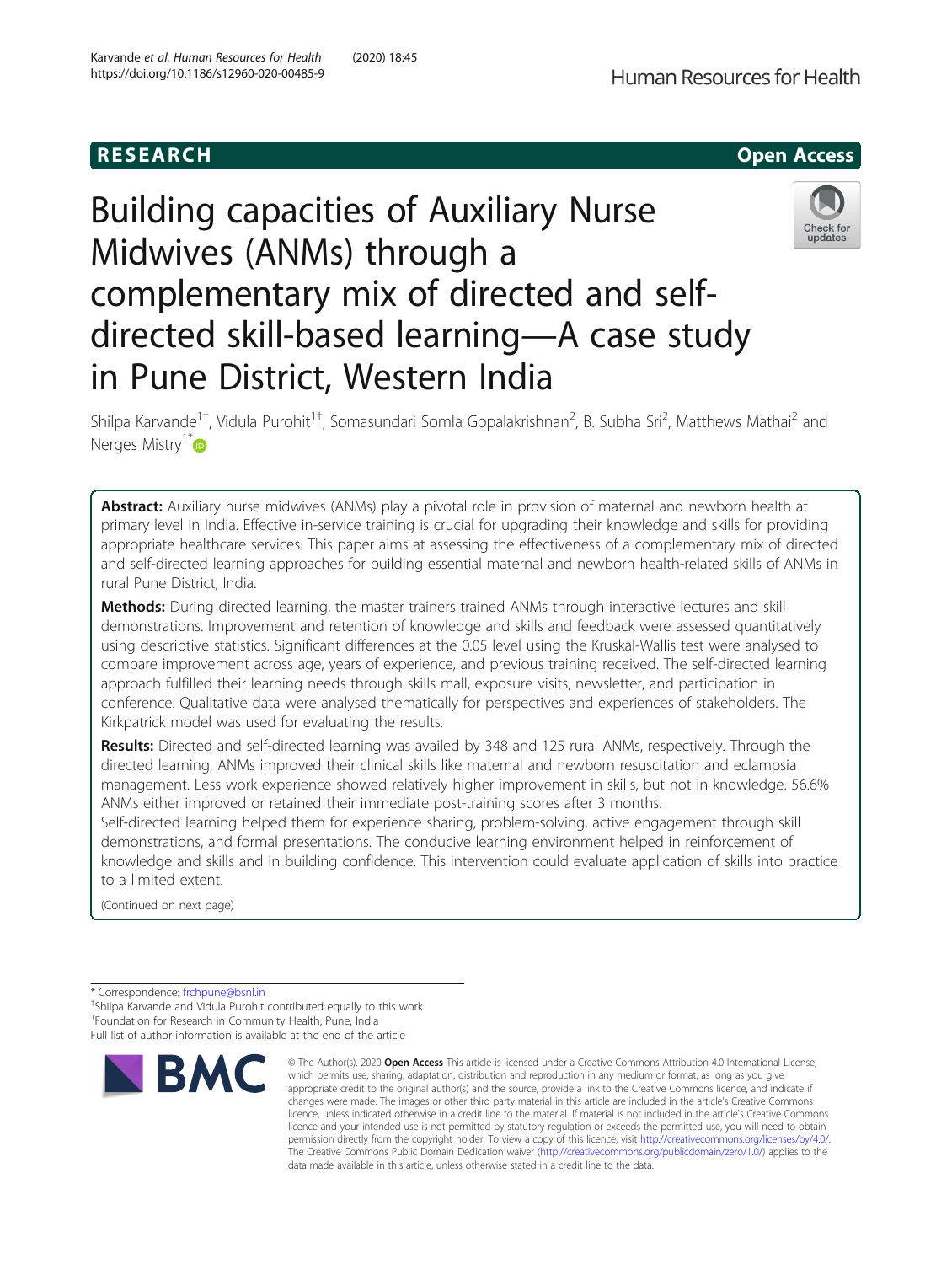#### (Continued from previous page)

**Conclusions:** In India, there are some ongoing initiatives for building skills of the ANMs like skilled birth attendance and training in skills lab. However, such a complementary mix of skill-based 'directed' and 'self-directed' learning approaches could be a plausible model for building capacities of health workforce. In view of the transforming healthcare delivery system in India and the significant responsibility that rests on the shoulder of ANMs, a transponder mechanism to implement skill building exercises at regular intervals through such innovative approaches should be a priority.

Keywords: Maternal and child health, Capacity building, Auxiliary nurse midwives, In-service training, Skill-based learning, Self-directed learning, India

#### Background

India has made commitments for universal health coverage and strengthening primary healthcare through the National Health Policy [[1\]](#page-8-0) and Declaration of Astana [\[2](#page-8-0)]. A skilled health workforce is one of the key requirements for achieving this commitment [\[3](#page-8-0)]. India has more than 200 000 auxiliary nurse midwives  $(ANMs)^1$ [[4\]](#page-8-0), one of the most important frontline health workforces of the Indian public health system. These ANMs play a pivotal role in primary healthcare delivery, particularly in the provision of maternal and newborn health (MNH) services.

Studies in Asian countries [\[5](#page-8-0), [6](#page-8-0)], including India [\[7](#page-8-0), [8](#page-8-0)], have identified deficits among health providers in MNHrelated skills, especially midwifery skills. The evidence confirms an urgent need to strengthen skills of health workers, especially through in-service training [[9\]](#page-8-0). India has challenges in building capacities of the health workforce because of inadequate training resources [[10](#page-8-0)] and lack of need-based training [\[3](#page-8-0)]. Pre-service education and in-service training of ANMs in India have been adversely affected by lack of competent faculty, teaching aids, and funds for practical training, leading to suboptimal outcomes from the training for service delivery [[7,](#page-8-0) [11\]](#page-8-0). While in-service training courses aim to update ANMs on current best practices and skills, these are mostly in the form of a short orientation with minimal hands-on learning [[12\]](#page-8-0). The exceptions are the recent initiatives such as skills training centres at national- and regional-level skills lab targeting the improvement of the quality of essential obstetric and newborn care [[13\]](#page-8-0). The national training strategy formulated under the National Rural Health Mission envisages integrated training with

the focus on skill upgradation  $[14]$ . In addition to a skills-focused approach, the principles of adult learning with a focus on self-directed approach have also been discussed in the realm of medical education [\[15](#page-9-0)]. Furthermore, studies have appreciated learner centric approaches and the importance of engaging participants in training [[16,](#page-9-0) [17](#page-9-0)]. However, the extent of application of these principles and learner centric approaches in the planning and execution of any in-service training of health providers in India is unclear.

In this context, we share experiences from the capacity building of ANMs through skill-based directed and selfdirected learning and the effectiveness of this mixedlearning approach. This paper is based on a pilot intervention undertaken for building MNH skills of ANMs in rural Pune District from January 2017 to January 2019 (2 years). This intervention applied directed and selfdirected learning approaches respectively for the initial delivery and reinforcement of knowledge and skills of ANMs. This was approved and supported by the Public Health Department of the Government of Maharashtra, India.

#### Methods

#### Setting

Pune, Maharashtra, with a population of 9 429 408 [[18](#page-9-0)] is the fourth most populous district in India. Around 39% of the population in Pune District lives in 13 rural sub-districts and is offered primary healthcare, including MNH care mainly through public health facilities—subcentres ( $SCs = 539$ ) and primary health centres ( $PHCs =$ 96) [\[19](#page-9-0)]. There are 703 ANMs posted across these health facilities—528 in regular and 175 in contractual positions.

#### Development of learning materials

The development of learning materials for the intervention was guided by a baseline assessment of learning needs from ANMs and other key stakeholders at district, state, and national levels. In addition, current best practices for MNH care at primary level, international experiences in teaching methods, and alignment with state

<sup>&</sup>lt;sup>1</sup>An ANM undergoes 2 years of nursing programme (ANM [http://](http://www.indiannursingcouncil.org/nursing-programs.asp?show=elig-crit) [www.indiannursingcouncil.org/nursing-programs.asp?show=elig-crit\)](http://www.indiannursingcouncil.org/nursing-programs.asp?show=elig-crit) and is expected to work as a village-level multipurpose community health worker. Her role encompasses an array of programmes which include the maternal health, child health and family planning services, nutrition education, health education, collaborative service for improvement of environmental sanitation, immunization for control of communicable diseases, and treatment of minor ailments and first aid in emergencies and disasters. Besides these tasks, the ANM performs a supervisory role to the Accredited Social Health Activist (ASHA).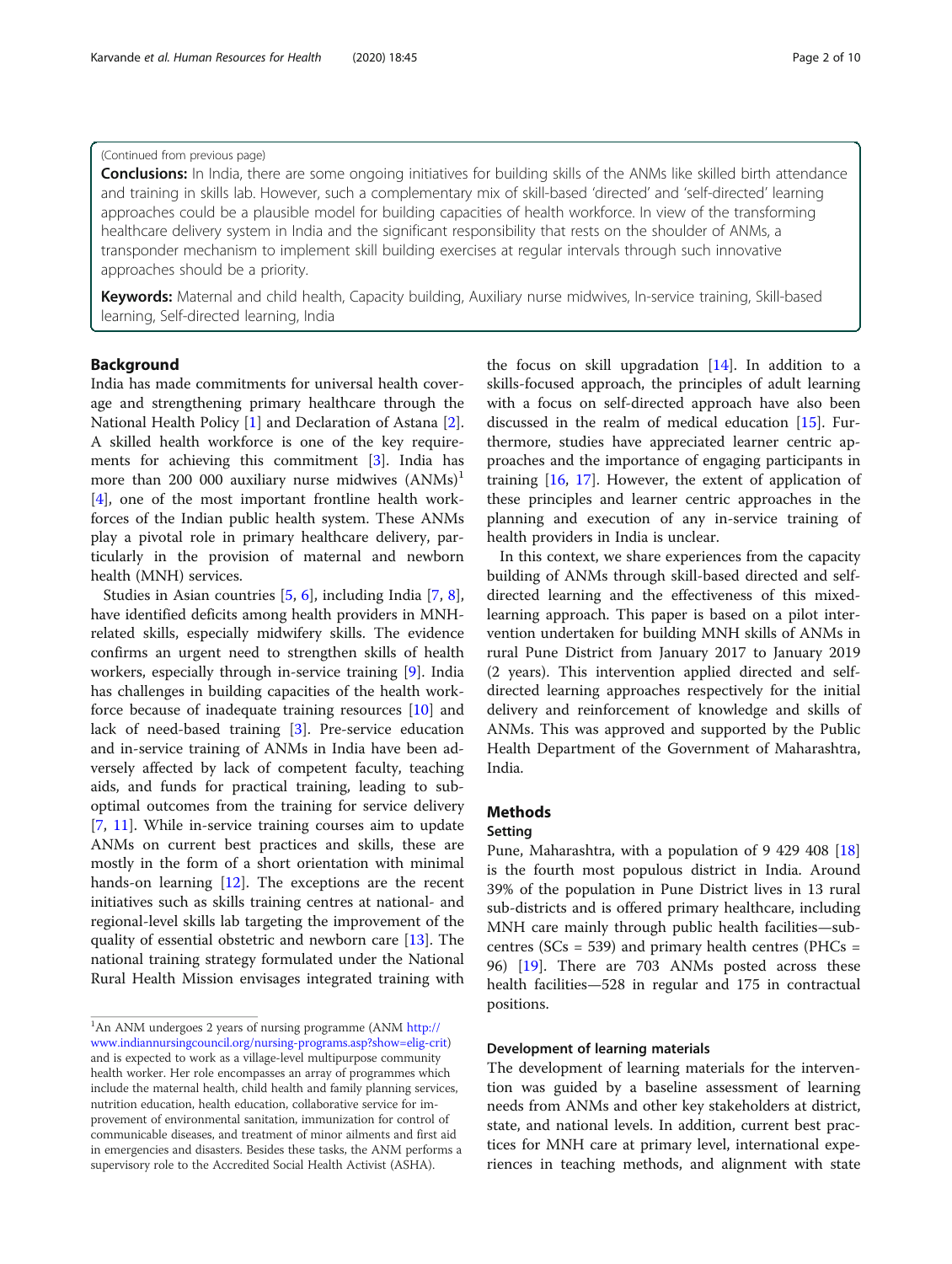and national clinical protocols were referred. The learning materials included interactive presentation slides and guides for drill-based training of technical skills required in MNH care. The content included antenatal, intranatal, postnatal, and newborn care, life-saving skills such as maternal and newborn resuscitation, triaging of patients, management of eclampsia, obstetric haemorrhage, sepsis, effective communication during referral of patients, and additional topics such as maternal mental health, respectful maternity care, and importance of data and reporting. Mannequins were used for skill demonstrations. The learning materials were produced in both English and Marathi and were reviewed and approved by the Public Health Department of the Government of Maharashtra.

#### Creating a group of trainers for the district

The intervention was based on a Training of Trainers (TOT) model. Medical doctors and nurses ( $n = 38$ ) recommended by Pune District's government authorities based on their previous training experience and willingness to participate were trained as master trainers in two batches of 6 days each by seven international technical experts. The first 4 days of the course focused on standardization of essential knowledge and technical skills through repetitive drills and comprehensive preand post-training assessment of knowledge and skills.

The additional 2 days focused on assessment of teaching skills such as delivery of content with clarity, capacity to engage participants, voice modulation, and adherence to training material, followed by inputs in pedagogical skills for interactive lectures, simulationbased practical demonstrations, and active engagement of all participants. Based on the technical and teaching assessment, 15 'best master trainers' (six medical doctors and nine nurses) were selected for conducting subsequent directed and self-directed learning sessions of ANMs. To ensure the expected quality in the training, the first batch of ANM training was conducted by the selected 'best master trainers' in the presence of the international technical experts. The experts provided constructive feedback and necessary support to the trainers at regular intervals through quality assessment visits and refresher training programmes throughout the downstream intervention.

#### Directed learning of ANMs

Directed learning of ANMs involved 4 days of training including 22 short interactive presentations, 24 skill demonstrations, and a role-play. ANMs were assessed for knowledge and clinical skills immediately before and after the training by the master trainers, using tools developed during this intervention. The knowledge assessment questionnaire included 30 dichotomous questions with true/false options; each correct answer scored one mark. The skills—maternal resuscitation, newborn resuscitation, eclampsia management, and use of partograph—were assessed by the master trainers using checklists and demonstration on mannequins (for the first three skills), with scores given for correctness and sequence of steps. A scenario-based exercise was used to assess plotting and interpretation of the partograph. The maximum scores were 30 for knowledge; 20 each for maternal resuscitation, newborn resuscitation, and management of eclampsia; and 15 for use of partograph.

At the end of each training session, the participating ANMs were asked to provide feedback about the quality of training and its relevance in routine practice. They rated each session on a scale of '1–5' with '1' having the least value and '5' being the most effective, and provided supportive comments for their ratings.

Three months after the training, the master trainers further assessed 50 randomly selected ANMs at their workplaces for retention of knowledge and skills using the same assessment tools.

#### Self-directed learning of ANMs

Self-directed learning of ANMs included four learning platforms—learning by 'doing', 'seeing', 'writing', and 'interacting'. As per the conventional definition of selfdirected learning [[20\]](#page-9-0), learners have more involvement in deciding the learning needs, methods, and appropriate resources. During the present project, the ANMs decided the learning needs and volunteered to participate in these activities.

#### Learning by 'doing'

'Skills mall', a 1-day event for reinforcing the technical skills of ANMs, was organized on a Sunday to ensure maximum participation and was managed by the master trainers. Information about this event was circulated to all ANMs in the district. Interested ANMs voluntarily pre-registered for learning two preferred skills such as management of eclampsia, obstetric haemorrhage, and newborn resuscitation. Additionally, 'soft skills' such as communication skills and stress management for ANMs were included as per the requests received and were facilitated by external subject experts. Three such events were organized during the project—two at the district headquarters and one at the sub-district level based on the requests of the ANMs.

#### Learning by 'writing'

Three 'ANM Varta' [ANM News] biannual newsletters were published with the themes 'Quality in healthcare role of ANMs', 'In-service training programmes for ANMs—experiences and way forward', and 'Experiences related to this ANM skill building project'. An appeal to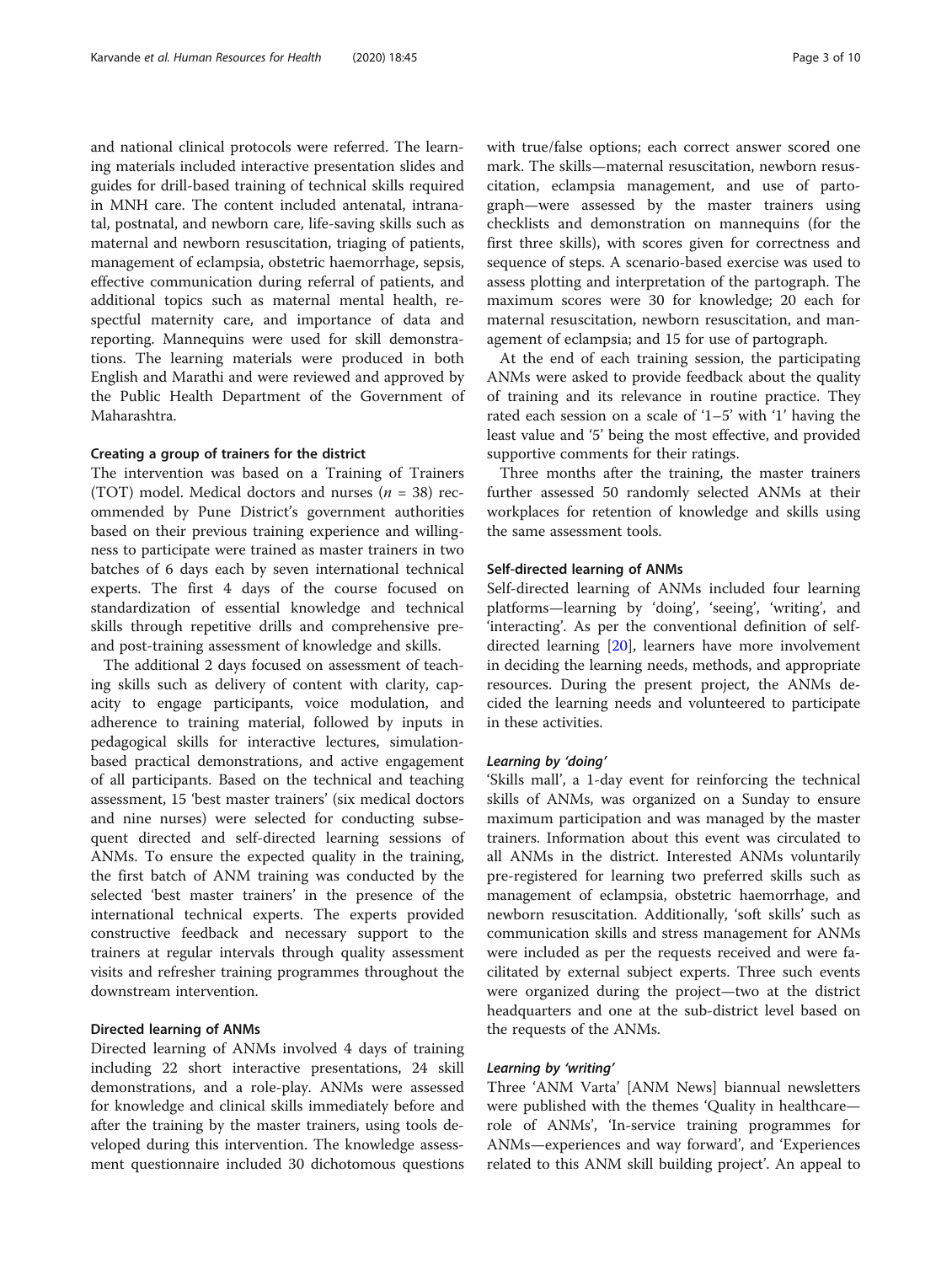#### Learning by 'seeing'

A group of ANMs had an opportunity of participating in an exposure visit to two institutions practising evidencebased MNH care: (1) Fernandez Hospital, Hyderabad—a private midwifery-led facility striving to seek costlowering methods of healthcare delivery complying with evidence-based protocols—and (2) Mahatma Gandhi Institute of Medical Sciences (MGIMS), Wardha, Maharashtra—a public sector institute attempting to integrate value-based medical education with accessible and affordable healthcare.

#### Learning by 'interacting'

Participation in the 13th National Conference of Society of Midwives-India (SOMI) [\[21](#page-9-0)] was an opportunity for a group of ANMs to interact, present their work, and learn.

Nomination from the district health authorities based on the annual performance of the ANMs and volunteering by ANMs facilitated their selection for participation in the exposure visits and this conference.

#### Data collection

Quantitative data were collected in the form of assessment scores immediately before and after the training and at 3 months' interval using knowledge questionnaire and checklists for assessing the skills and feedback scores at the end of training session. Qualitative data were collected as (a) semi-structured feedback of participating ANMs for its value and relevance in terms of potential for application, (b) case narratives (using an interview guide) of 12 participating ANMs who had the opportunities to apply knowledge and skills learnt during this training to manage or refer high-risk or complicated maternal and/or newborn cases, and (c) key informant interviews (KIIs) (using an interview guide) of 15 health authorities from block, district, and state level for learning relevance and application of training into practice.

#### Data management and analysis

Quantitative data collected through directed learning demographics and assessment scores—were analysed using Microsoft Excel 2016 and SPSS Statistical Software (version 24). As the data were not normally distributed, median scores and interquartile ranges (IQRs) were reported. Improvement in the scores (median scores of immediate post-training assessment minus median scores of pre-training assessments) and retention of the scores (scores at 3 months of training minus immediate post-training assessment scores) for knowledge and skills were calculated. Significant differences at the 0.05 level using the Kruskal-Wallis test were analysed to compare improvement scores across different groups such as age, years of experience, and previous training received. Furthermore, 'super achiever' ANMs who had vast improvement in scores were operationally defined as ANMs having pre- and post-training assessment scores of less than 40% and more than 95% (to reflect correctness of all the critical steps in the demonstration) respectively across knowledge and four skills. Their profile was presented in terms of years of experience, age, and previous training received. During the retention assessment conducted at the workplace of participating ANMs, deviation of  $\pm$  5% from post-training scores was recorded as 'same retention'. This margin of permissible error was considered against the disturbances affecting administration, observation, and step-wise demonstration of skills. Hence, the retention scores were categorized as (1) retained, (2) scored more, and (3) scored less.

Qualitative data collected through feedback of participating ANMs, their case narratives, and KIIs during evaluation were transcribed in the local language (Marathi), translated into English, and recorded in a word processor (Microsoft Word 2016). These data were analysed thematically for learning the perspectives and experiences of stakeholders regarding uniqueness, effectiveness, and relevance of the intervention.

The Kirkpatrick model [[22\]](#page-9-0) with four levels—reaction (satisfaction, engagement, and perceived relevance of training), learning (change in knowledge, skills, attitude, perceived confidence and commitment, etc.), behaviour (application of knowledge into practice and required drivers for the same), and results (health outcomes) was applied for evaluation.

#### Results

#### Directed learning of ANMs

A total of 341 of 527 (65%) invited ANMs participated in the training conducted over 18 batches. They were drawn from 88 of the 96 PHCs across the 13 rural blocks of Pune District. Each training batch had at least four trainers, with a trainer-to-trainee ratio of 1:6.

#### Characteristics of participating ANMs

Of the participating ANMs, 70% ANMs were in the age group of 36–55, 72% ANMs had more than 10 years of work experience, and 33% ANMs had not received any in-service or refresher training related to maternal and child health in the previous 2 years (Table [1\)](#page-4-0).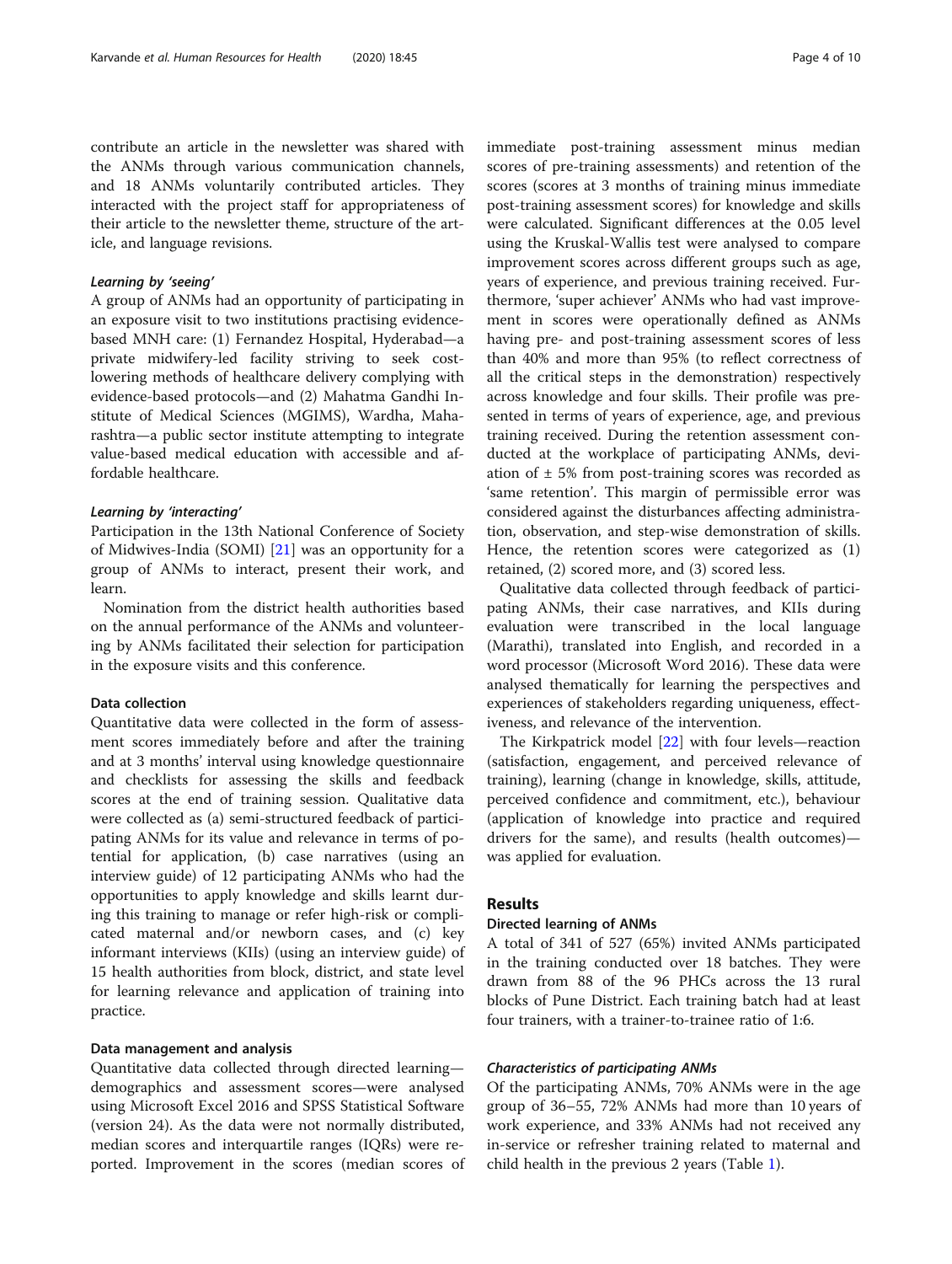| Sr.            | Characteristics                                    | Participating ANMs ( $n = 341$ ) |    |  |  |  |  |  |  |
|----------------|----------------------------------------------------|----------------------------------|----|--|--|--|--|--|--|
| no.            |                                                    | n                                | %  |  |  |  |  |  |  |
| 1              | Age (years)                                        |                                  |    |  |  |  |  |  |  |
|                | $22 - 35$                                          | 91                               | 27 |  |  |  |  |  |  |
|                | $36 - 55$                                          | 239                              | 70 |  |  |  |  |  |  |
|                | $\geq 56$                                          | 11                               | 3  |  |  |  |  |  |  |
| $\overline{2}$ | Experience (years)                                 |                                  |    |  |  |  |  |  |  |
|                | $\leq 10$                                          | 97                               | 28 |  |  |  |  |  |  |
|                | $11 - 20$                                          | 100                              | 29 |  |  |  |  |  |  |
|                | $21 - 30$                                          | 80                               | 24 |  |  |  |  |  |  |
|                | >30                                                | 64                               | 19 |  |  |  |  |  |  |
| 3              | MCH-related training received in preceding 2 years | 230                              | 67 |  |  |  |  |  |  |

<span id="page-4-0"></span>Table 1 Characteristics of participating ANMs

### Pre- and immediate post-training assessment of knowledge and skills of participating ANMs

The scores for knowledge and skills improved after receiving the training. The median scores for improvement were particularly high for the three life-saving skills: maternal resuscitation 70 (IQR 55–80), newborn resuscitation 60 (IQR 45–75), and management of eclampsia 60 (IQR 50– 70), but less for knowledge 13.3 (IQR 10.0–23.3) and use of partograph 26.6 (IQR 6.6–60.0) (Table 2).

ANMs with '10 or less years of work experience' and of younger age group (age group 20–35 years) showed relatively higher improvement across all the assessment with significant improvement for maternal resuscitation (P value 0.033 and 0.045) and newborn resuscitation (P value 0.009 and 0.003). Previous training received by the ANMs did not show any significant relation with the improvement in either knowledge or skills of the ANMS (Table [3\)](#page-5-0).

#### Super achiever ANMs

Further analysis showed that some ANMs were super achievers (scoring  $\langle 40\% \rangle$  in pre- and  $> 95\%$  in posttraining assessment) in four skills, more in maternal resuscitations ( $n = 80$ ) and less in use of partograph ( $n =$ 13). The ANMs with 10 or less years of work experience predominantly scored better in each assessment (Table [4\)](#page-5-0), of which four ANMs could attain 'super achiever' status across all the four life-saving skills.

Retention of knowledge and skills at 3 months post-training Fifty participating ANMs were randomly selected for assessing retention of knowledge and skills 3 months after the training. Of these, 56.6% (a combined average) ANMs either scored more or retained their immediate post-training scores for knowledge and four skills. The percentage of ANMs who retained or scored more was highest for use of partograph (64%) and lowest for newborn resuscitation (44%) (Table [5\)](#page-6-0).

#### Feedback of participating ANMs

The feedback received from the participating ANMs at the end of each training session had an average rating of 4.86 (4.63–4.96) for quality and 4.85 (4.64–4.96) for relevance on a scale of '5'. The three major reasons reported

Table 2 Knowledge and skill scores—pre- and post-training assessment scores (%)

| Assessment                      | Participating<br>ANMs $(n)$ | Pre-training median<br>scores (%) | <b>IQR</b>       | Post-training median<br>scores (%) | <b>IQR</b>       | Change in median<br>score (%) | <b>IQR</b>       |
|---------------------------------|-----------------------------|-----------------------------------|------------------|------------------------------------|------------------|-------------------------------|------------------|
| Knowledge                       | 311                         | 60.0                              | $53.3-$<br>63.3  | 73.3                               | $70.0 -$<br>80.0 | 13.3                          | $10.0 -$<br>23.3 |
| Maternal<br>resuscitation       | 224                         | 20.0                              | $10.0 -$<br>30.0 | 90.0                               | $80.0 -$<br>95.0 | 70.0                          | $55.0 -$<br>80.0 |
| <b>Newborn</b><br>resuscitation | 225                         | 15.0                              | $10.0 -$<br>30.0 | 85.0                               | $70.0 -$<br>90.0 | 60.0                          | $45.0 -$<br>75.0 |
| Management of<br>eclampsia      | 216                         | 25.0                              | $20.0 -$<br>35.0 | 90.0                               | $80.0 -$<br>95.0 | 60.0                          | $50.0 -$<br>70.0 |
| Use of partograph               | 230                         | 26.6                              | $20.0 -$<br>66.6 | 80.0                               | $60.0 -$<br>93.3 | 26.6                          | $6.6 -$<br>60.0  |

IQR interquartile range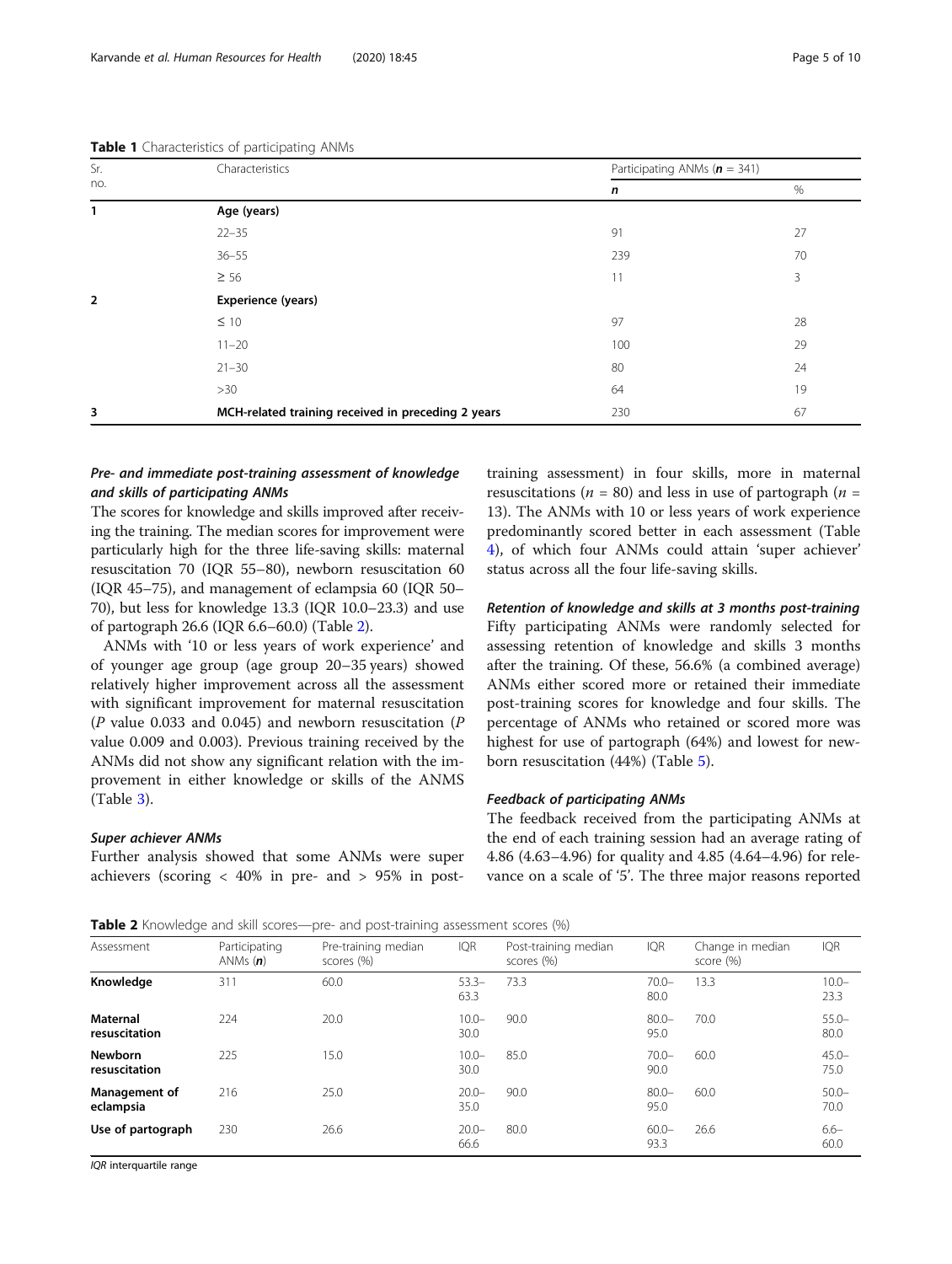<span id="page-5-0"></span>Table 3 Effect of age groups and work experience of participating ANMs on improvement in knowledge and skills

| Improvement             | n   | Age groups (in years) |           |           |        | Work experience (years) |           |           |           |       |        |       |
|-------------------------|-----|-----------------------|-----------|-----------|--------|-------------------------|-----------|-----------|-----------|-------|--------|-------|
|                         |     | Mean rank*            |           | Chi-<br>P |        | Mean rank*              |           |           |           |       | Ρ      |       |
|                         |     | $20 - 35$             | $36 - 55$ | $\geq 56$ | square | value                   | $\leq 10$ | $11 - 20$ | $21 - 30$ | > 30  | square | value |
| Knowledge               | 311 | 172.7                 | 149.8     | 142.9     | 4.274  | 0.118                   | 169.2     | 151.6     | 152.4     | 146.5 | 2.942  | 0.401 |
| Maternal resuscitation  | 224 | 125.4                 | 108.9     | 72.3      | 6.216  | 0.045                   | 125.4     | 106.8     | 19.3      | 90.2  | 8.757  | 0.033 |
| Newborn resuscitation   | 225 | 132.0                 | 107.2     | 64.4      | 11.368 | 0.003                   | 132       | 111.4     | 106.7     | 90.4  | 11.575 | 0.009 |
| Management of eclampsia | 216 | 115.9                 | 105.8     | 96.8      | .478   | 0.478                   | 114.3     | 103.0     | 100.7     | 16.9  | 2.535  | 0.469 |
| Use of partograph       | 230 | 115.8                 | 14.4      | 34.8      | 0.725  | 0.478                   | 116.3     | 113.2     | 14.5      | 18.8  | 0.198  | 0.978 |

\*The Kruskal-Wallis test was used to compare pre-test to post-test improvement in knowledge and skills across age groups and work experience

to justify their ratings were as follows: need-based training, emphasis on practical demonstrations, and conducive learning environment. They mentioned that the training programme matched their needs, with the thrust on case management at primary level and/or appropriate referrals. Secondly, they valued the emphasis on practical demonstration by the trainers and then by the trainees, helping everyone to practise the skills in a step-wise manner, which was a first of its kind for most of them. Thirdly, the conducive learning environment in terms of punctuality; competency, enthusiasm, and respectful behaviour of trainers; and easy to understand training methods were most appreciated. The most common feedback was 'This training has reduced our fear of managing complicated or high-risk cases and we will certainly try to stabilize the patient at our level before referring her to a higher centre'.

#### Applying learning to practice

Qualitative data collected towards the end of the intervention, through case narratives of ANMs and key informant interviews of key stakeholders, provided information about applying the learning of this intervention to practice in three areas—early and correct diagnosis, correct treatment, and increased confidence (Table [6\)](#page-6-0).

#### Self-directed learning of participating ANMs

Overall, 125 ANMs participated in self-directed learning activities. The findings below describe the uniqueness or

innovative nature and perceived relevance of each activity into routine practice.

#### Learning by 'doing' through skills mall

Attending the skills mall provided a platform for ANMs to upgrade their skills, share their experiences of dealing with complications, and discuss possible solutions with the trainers. During the skills malls, though the ANMs  $(n = 59$  of which 57 attended directed learning) had preregistered only to learn two skills, all of them participated and practised three or more skills of their own choice.

'We enjoyed the mall because of the interactive sessions and encouraging environment. The best thing was… whatever was demonstrated to us, we could demonstrate it back to the trainers.'—Participant ANM

'It [skills mall] should be repeated every 6-12 months so that is becomes part of our regular training. It is very useful and necessary while working at a PHC level.'—Participant ANM

'There are hardly any opportunities for our ANMs to learn such a mix of technical and non-technical skills e.g. communication skills. I really liked it.'—District health official

#### Learning by 'seeing'—exposure visits

The ANMs ( $n = 15$  of which 14 attended directed learning) valued the exposure visit as an opportunity for

Table 4 Distribution of super achievers as per age groups and work experience

| Test                       | Number of<br><b>ANMs</b><br>participated<br>in the test | Number                        | Age group                |                    |                      | Work experience     |                    |                    |                      |
|----------------------------|---------------------------------------------------------|-------------------------------|--------------------------|--------------------|----------------------|---------------------|--------------------|--------------------|----------------------|
|                            |                                                         | of super<br>achiever<br>ANMs* | $22 - 35$<br>years       | $36 - 55$<br>years | 56 years and<br>more | 10 years or<br>less | $11 - 20$<br>years | $21 - 30$<br>years | 30 years and<br>more |
| Knowledge                  | 311                                                     | $0(0\%)$                      | $\overline{\phantom{0}}$ |                    |                      |                     |                    |                    |                      |
| Maternal resuscitation     | 224                                                     | 80 (36%) 37                   |                          | 43                 | 0                    | 39                  | 21                 | 15                 | 5                    |
| Newborn resuscitation      | 225                                                     | 44 (20%)                      | 19                       | 25                 | 0                    | 21                  | 10 <sup>°</sup>    | 8                  | 5                    |
| Management of<br>eclampsia | 216                                                     | 63 (29%)                      | -26                      | 37                 | 0                    | 28                  | 18                 | 8                  | 9                    |
| Use of partograph          | 230                                                     | 13 (6%)                       | - 5                      |                    |                      | 6                   | 4                  |                    |                      |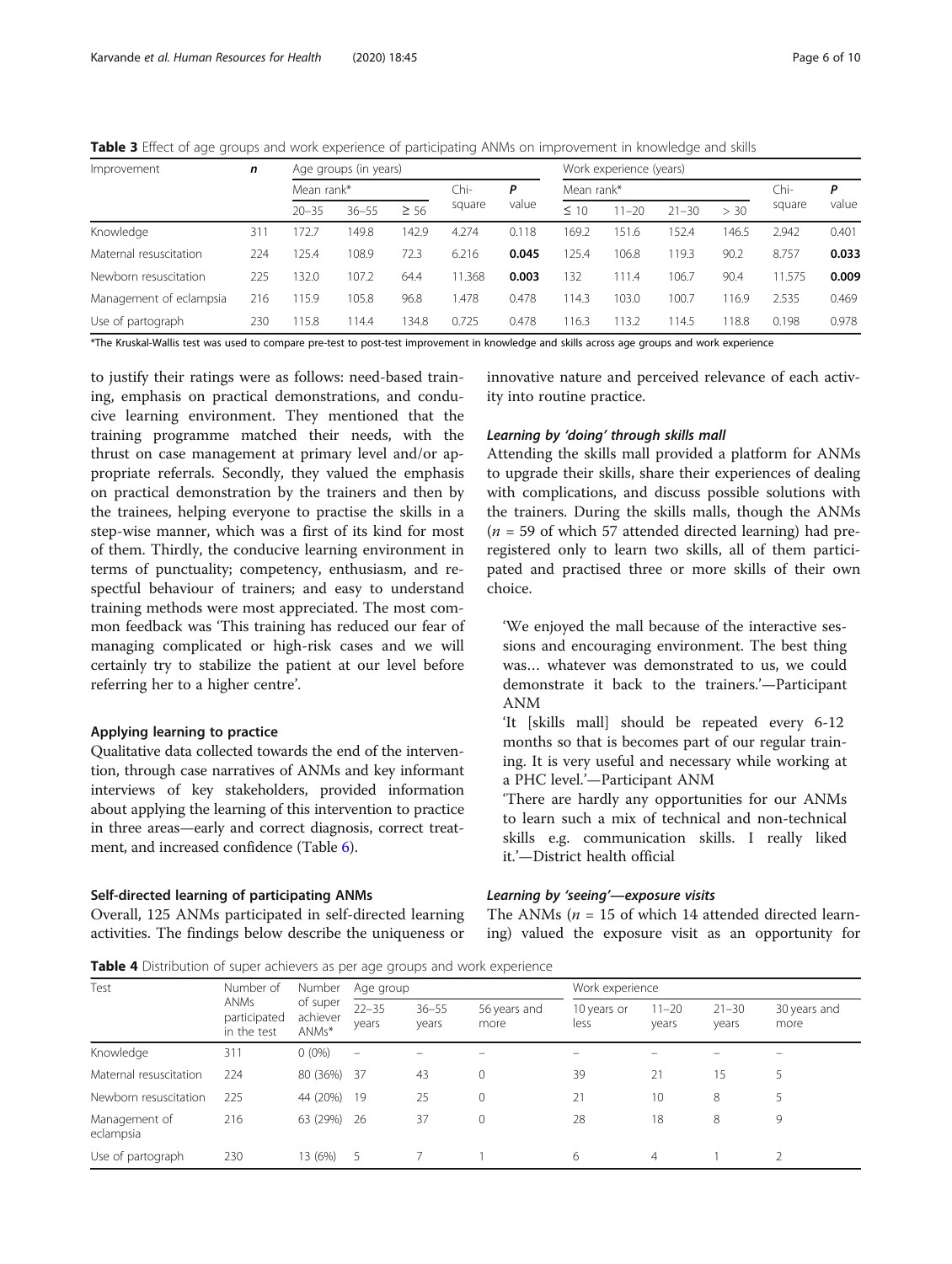| Comparative                                      | Number of participating ANMs (%) |        |        |                                                                                                                          |                                   |  |  |  |  |  |
|--------------------------------------------------|----------------------------------|--------|--------|--------------------------------------------------------------------------------------------------------------------------|-----------------------------------|--|--|--|--|--|
| performance<br>during assessment<br>of retention | Knowledge test (n<br>$= 50$      | $= 50$ | $= 50$ | Maternal resuscitation ( $\boldsymbol{n}$ Newborn resuscitation ( $\boldsymbol{n}$ Management of eclampsia<br>$(n = 44)$ | Use of partograph $(n)$<br>$= 50$ |  |  |  |  |  |
| Retained* same<br>scores                         | 38                               | 38     | 30     | 45                                                                                                                       | 18                                |  |  |  |  |  |
| Scored more**                                    | 22                               | 18     | 14     | 14                                                                                                                       | 46                                |  |  |  |  |  |
| Scored less***                                   | 40                               | 44     | 56     | 41                                                                                                                       | 36                                |  |  |  |  |  |

<span id="page-6-0"></span>**Table 5** Participating ANMs' performance in retention test compared to the post-training assessment

\*Retained—retained same or deviation of  $\pm$  5% from post-training scores

\*\*Scored more—> 5% of their immediate post-training scores

\*\*\*Scored less—< 5% of their immediate post-training scores

team-building, learning, interacting with seniors from other evidence-based health set-ups, and thus building their self-confidence.

'For the first time we visited any such health facility, could freely discuss with the senior medical doctors and received a lot of respect. We really felt good.'—Participant ANM

After returning from the exposure visits, the ANMs presented views about application of observed practices in their routine practice to the district authorities.

'We can implement the exercises during ANC, skills for management of eclampsia and respectful maternity care taught to us during the exposure visits, in our routine practice here.'—Participant ANM

#### Learning by 'writing' in the biannual newsletter

Through three biannual newsletters, the ANMs ( $n = 18$  of which 17 attended directed learning) were motivated to think about a suitable article under the given themes. They discussed the related experiences and ideas with the project team and submitted the articles. For the first time, they went through such an academic and learning exercise.

'Everyone cannot speak and share views effectively. I am more comfortable in writing than speaking, so the newsletter was a good way to share my views.'—Participant ANM

'Writing an article based on this Project training was a reliving of the entire training. I could evaluate about what I could apply in my day-to-day practice and what could be the hurdles.'—Participant ANM

### Learning by 'interacting' through participation in conference

During the participation in the conference, the ANMs  $(n)$ = 4 of which two attended directed learning) listened to various presentations of midwifery experts and ANMs from other states and learned from their experiences.

'For the first time we could interact with ANMs from other States and understood that there is such a platform like this conference where ANMs' work can be appreciated. Otherwise we only work and submit reports.'—Participant ANM

The participants unanimously valued self-directed learning to complement other formal or directed learning and emphasized that such approaches should be institutionalized for revision of skills and building confidence of ANMs.

### **Discussion**

The paper discusses the value and challenges of a complementary mix of directed and self-directed learning as a potential approach for building skills of the public

| no. | Sr. Areas                               | Change/<br>improvement                       | Example/s                                                                                 | Ouote                                                                                                                                                                                                                                                                                                                           |
|-----|-----------------------------------------|----------------------------------------------|-------------------------------------------------------------------------------------------|---------------------------------------------------------------------------------------------------------------------------------------------------------------------------------------------------------------------------------------------------------------------------------------------------------------------------------|
|     | <b>Diagnosis</b>                        | Early and correct<br>diagnosis               | 1. Need for suction among<br>newborns<br>2. Identification of high risks<br>during labour | 'Before this training, my ANMs would call me during nights for deliveries,<br>especially plotting partograph. But now, they plot the partographs and<br>only if there is any life-threatening condition, they call me to take my<br>opinion'-Medical Officer PHC                                                                |
|     | Case<br>management                      | Correct<br>management                        | 1. Routine ANC care<br>2. Newborn resuscitation                                           | 'I first give a left lateral position to every pregnant woman; I do not<br>forget it.'—ANM<br>'I conducted a normal [vaginal] delivery. The baby did not cry. I<br>immediately resuscitated the baby and the baby cried. Earlier at such<br>times, we used to be scared. This time I could handle the case<br>confidently.'-ANM |
|     | Confidence<br>during case<br>management | Increased<br>confidence for<br>giving drug/s | 1. Use of magnesium<br>sulphate for eclampsia<br>management                               | 'I recently received feedback from the field that two ANMs gave Magsulf<br>and managed the case. We wanted to promote this they used to be<br>anxious about it and we couldn't do it and now it is happening.'—<br>District health official                                                                                     |

Table 6 Examples highlighting application of learning to practice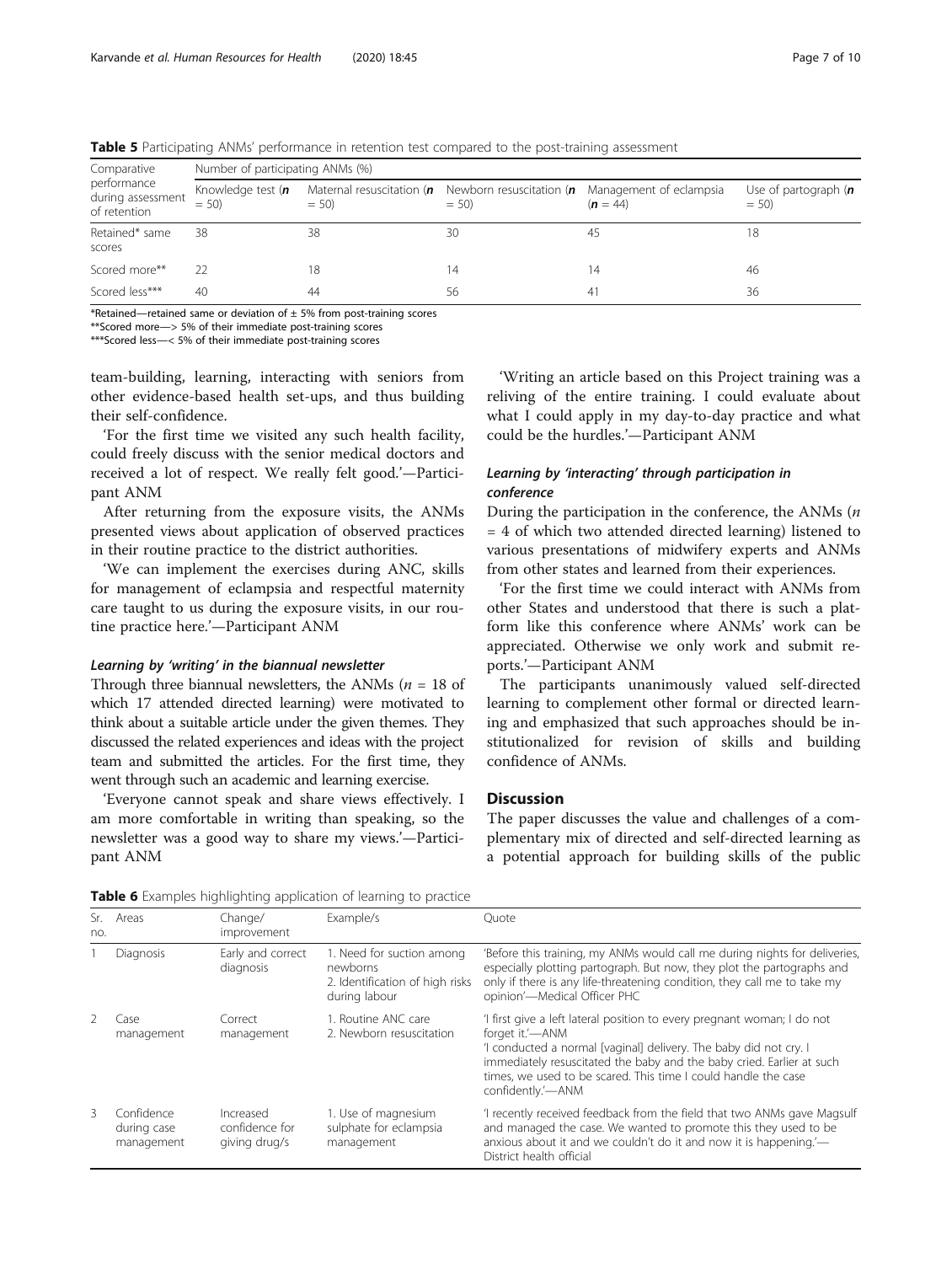health workforce. Though a paradigm shift from 'transfer of knowledge' to 'skill upgradation' of all health providers during in-service training has been discussed about a decade ago  $[14]$  $[14]$ , there is little published literature about subsequent attempts of revisiting training curricula and pedagogy. This project has provided initial evidence that a complementary mix of directed and selfdirected learning can be effective for skill upgradation. This approach was specifically appreciated by the stakeholders due to its pedagogy focusing on a skills and drills approach, conducive learning environment, and adult learning principles [\[23](#page-9-0)] such as relevance, engaging participants, and being respectful [[17\]](#page-9-0).

For evaluation of effectiveness of this training model, the Kirkpatrick model of evaluation [\[22](#page-9-0)] was applied. The first level of 'reaction' and the second level of 'learning' were evaluated through feedback, and change in knowledge, skills, and perceived confidence, respectively. The third level, i.e. 'behaviour', to an extent, was evaluated through change in practices of the ANMs using the qualitative narratives. However, the fourth level of 'results', i.e. health outcomes, could not be evaluated within the short duration of the project.

The effectiveness of the directed learning with 4 days basic training was evident through improvement in knowledge, skills, and confidence of the participants. The 'skills and drills' platform proved to be more effective for clinical skills like improvement in management of eclampsia and maternal and newborn resuscitation rather than for the use of partograph which required more knowledge of graphing and numerical literacy. The nurse mentor programme in Bihar presented a similar pattern of improvement in the ability of ANMs across various clinical skills [\[8\]](#page-8-0). Perhaps for skills which were practised as close to natural clinical settings on mannequins, the acquisition as well as retention of skills was better. Knowledge which was tested by 'True' or 'False' questions attributed to factual memory recollection.

Less work experience of ANMs was associated with better absorption and demonstration of skills, but not with their knowledge. The 'super achiever' status was predominantly achieved by the less experienced ANMs. Multiple studies have documented conflicting effect of years of experience and age on knowledge and skills in the area of medical as well as paramedical trainin g[[24](#page-9-0)– [27\]](#page-9-0). Research on alternative training methods or strategies for elderly personnel would be desirable to achieve optimal increase in their essential skills.

The retention assessment after 3 months of training showed a drop in the scores compared to their immediate post-training scores for 43.6% ANMs; however, 64% ANMs either retained or improved their scores for the use of partograph. Limited occurrence and hence limited opportunities to apply the life-saving clinical skills such as maternal resuscitation and repeated use of other skills such as use of partograph in routine practice could be a possible reason behind this discrepancy in the retention scores.

The complementary booster dose of self-directed learning with a focus on voluntary participation was an effective platform for actively engaging participants. However, such boosters need to be repeated at regular intervals for retaining the gains as recommended by Ameh et al. [[24](#page-9-0)] who emphasize on continuous learning through fire drills.

Careful selection, training, and assessment of trainers with necessary clinical skills and teaching ability are an absolute pre-requisite [[28](#page-9-0)] for building the master trainers who can implement such a complementary mix of learning approaches. This study above all emphasizes on developing a sustainable pool of motivated and updated local trainers within the public health system who can invest time and efforts for imparting training at regular intervals. This will have a value especially in the context of evolving roles of health workforce including ANMs in the upcom-ing Ayushman Bharat Campaign<sup>2</sup> [\[29](#page-9-0)].

#### Limitations

During this study of 2 years, retention of knowledge and skills could not be assessed repetitively. The number of ANMs who were evaluated for learning application of skills in routine practice was also small. With a greater study duration, repeated assessment for retention of knowledge and skills as well as large-scale evaluation for application of skills into practice could be undertaken.

Since the participation of ANMs in the self-directed learning activities was voluntary and their number was low, we could not analyse this data quantitatively. A more systematic study with repeated self-directed learning activities with larger sample at regular interval can generate data for comparison.

Though the complementary mix of directed and selfdirected learning approaches has been appreciated by the public health sector, real-life application of this approach within the public health system could not be assessed during the study period.

#### Conclusion

In view of the transforming healthcare delivery system in India, regular hand-holding and capacity building including clinical mentoring for health providers would be necessary [[29\]](#page-9-0) for seamless provision of comprehensive

<sup>&</sup>lt;sup>2</sup>It was launched in 2018 with an aim for provision of comprehensive primary healthcare through differently staffed 150 000 Health and Wellness Centres (HWCs) with evolving roles of the health workforce including ANMs for provision of preventive, promotive, curative, rehabilitative, and comprehensive services to a population of 3000– 5000.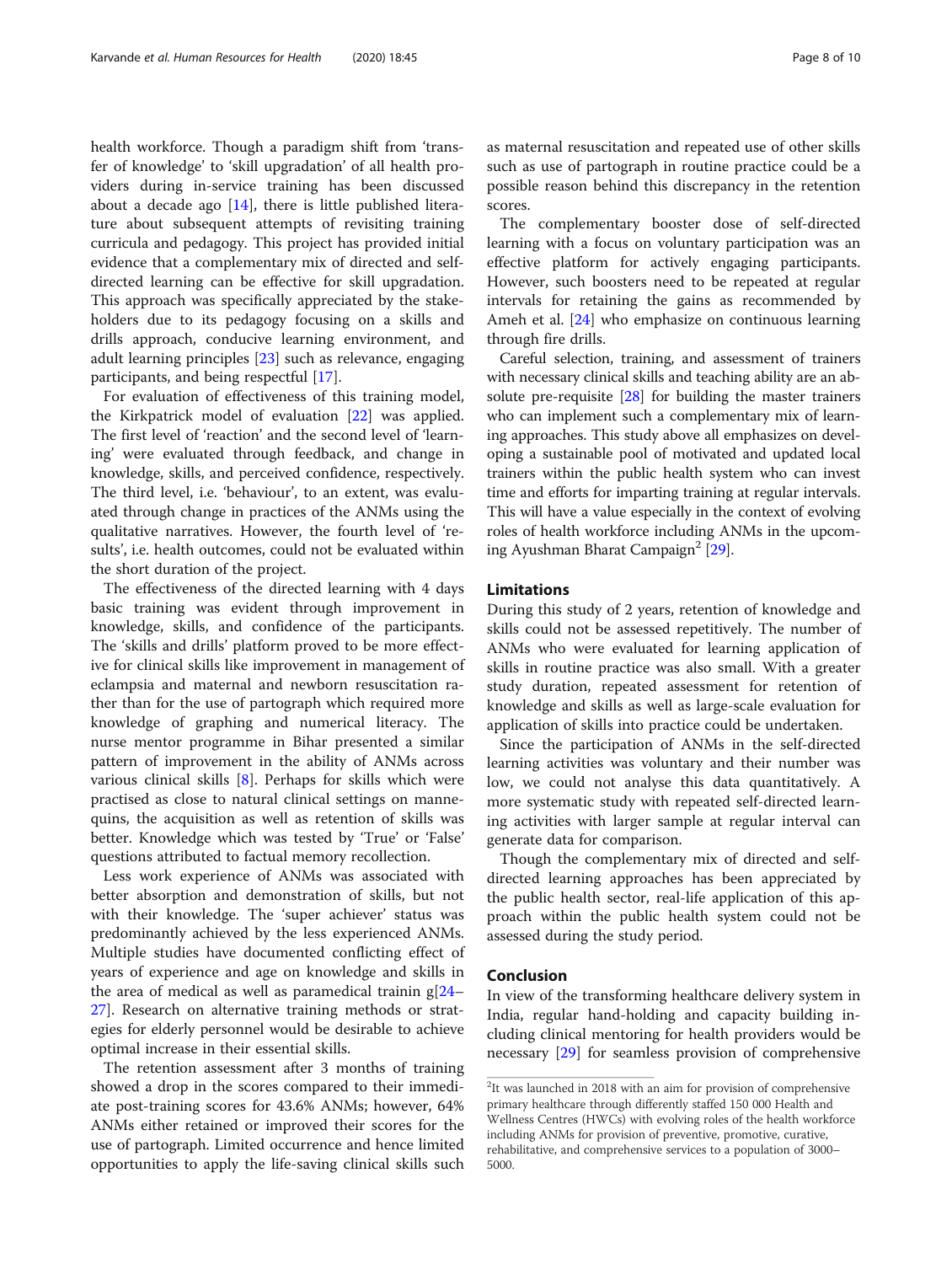<span id="page-8-0"></span>primary healthcare. The demonstrated complementary mix of directed and self-directed learning with active participant engagement and assessment of learning outcomes can be potentially implemented as a skill building model. However, systemic investments in creating and sustaining competent, motivated, and updated trainers and conducive environments for absorption of learning can only warrant the successful implementation of this model for increasing capacities and competencies not only of ANMs in India but also of health providers globally. A significant responsibility rests on the shoulders of ANMs of reaching the desired goals of reduction in maternal and infant mortality and morbidity. Hence, we invite immediate attention of policymakers to develop a transponder mechanism to absorb and implement such complementary and effective approaches for capacity building of health providers including ANMs.

#### Abbreviations

ANMs: Auxiliary nurse midwives; IQR: Interquartile range; KIs: Key informants; MGIMS: Mahatma Gandhi Institute of Medical Sciences; MNH: Maternal and newborn health; PHCs: Primary health centres; PPIUCD: Postpartum intrauterine contraceptive device; SCs: Sub-centres; SOMI: Society of Midwives, India; TOT: Training of Trainers

#### Acknowledgements

We wish to acknowledge Mr. Satish Jadhav, Ms. Bhavna Jadhav, and Mr. Rajendra Kale for their efforts in the implementation of this project especially for the training-related activities. Our sincere thanks to all the participating ANMs for their active engagement and commitment to continuing learning. We gratefully acknowledge the contribution of expert trainers from LSTM and master trainers from Pune District for their contribution in designing and delivering the training with utmost quality. Support from the administration and account teams at FRCH and LSTM is sincerely acknowledged. We are grateful to Fernandez Hospital, Hyderabad, and Mahatma Gandhi Institute of Medical Sciences, Wardha, Maharashtra, for granting permission for arranging exposure visits of ANMs at their institutes. We sincerely acknowledge the active support from the Government of Maharashtra in terms of approval of the study, technical inputs on training content, and engagement with the project activities.

All of us herewith declare that we are aware and are in agreement with all the above points.

#### Authors' contributions

SK\*—conception and drafting of manuscript, analysis, and revisions. VP\*—conception and drafting of manuscript, analysis, and revisions. (\*Both these authors have contributed equally.) SG—contribution in the analysis of data and revision of this manuscript. SB—contribution in the evaluation of study and revisions of manuscript. MM—conceptual and editorial inputs for developing this manuscript. NM—conceptual, analytical, and editorial inputs and substantial revisions of the manuscript. The authors read and approved the final manuscript.

#### Funding

The source of funding for undertaking the study was Housing Development Financial Corporation Ltd, India. They provided inputs on training strategies (e.g. the training venue should be decided as per the convenience of the trainees), evaluation (there should also be a qualitative component in the evaluation to support quantitative data), and final report of the study (minor editorial inputs). These inputs were part of the discussions that the researchers had with the funding organization.

#### Availability of data and materials

The datasets used and/or analysed during the current study are available from the corresponding author on reasonable request.

#### Ethics approval and consent to participate

The present study received ethics approval from the independent ethics committee of the two collaborating institutes—Foundation for Research in Community Health (ref. no. IREC/2017/22/02 and IREC/2018/22/01) and Liverpool School of Tropical Medicine, United Kingdom (ref. no. Research Protocol-17-012). This approval was given to them upon furnishing the relevant documents including the consent to participate in English as well as local language (for FRCH ethics committee).

#### Consent for publication

Since the data collection for the present project included individual information of the training participants in the form of their age, work experience, etc., and at times, their photographs were taken for observation of skill demonstration during their evaluation, consent for publication was sought from all the respondents.

#### Competing interests

The authors declare that they have no competing interests.

#### Author details

<sup>1</sup> Foundation for Research in Community Health, Pune, India. <sup>2</sup> Liverpool School of Tropical Medicine-Centre for Maternal and Newborn Health, Liverpool, UK.

## Received: 20 August 2019 Accepted: 2 June 2020

#### References

- 1. National Health Policy of India 2017 [Internet]. [cited 2019 Jul 12]. Available from: <https://mohfw.gov.in/sites/default/files/9147562941489753121.pdf>.
- 2. Gupta R. Universal healthcare ahoy. RUHS J Health Sci [Internet]. 2018;3:179– 81. Available from: <http://www.ruhsjhs.in/files/issue/2018/V3N4/editorial.pdf>.
- 3. Nandan D, Agarwal D. Human resources for health in India: urgent need for reforms. Indian J Community Med Off Publ Indian Assoc Prev Soc Med. 2012;37(4):205–6.
- 4. Kerry Scott, Dena Javadi, and Jessica Gergen. India's auxiliary nurse-midwife, anganwadi worker, accredited social health activist, multipurpose worker, and lady health visitor programs [Internet]. Available from: [https://www.](https://www.chwcentral.org/blog/indias-auxiliary-nurse-midwife-anganwadi-worker-accredited-social-health-activist-multipurpose) [chwcentral.org/blog/indias-auxiliary-nurse-midwife-anganwadi-worker](https://www.chwcentral.org/blog/indias-auxiliary-nurse-midwife-anganwadi-worker-accredited-social-health-activist-multipurpose)[accredited-social-health-activist-multipurpose](https://www.chwcentral.org/blog/indias-auxiliary-nurse-midwife-anganwadi-worker-accredited-social-health-activist-multipurpose).
- 5. Ariff S, Soofi SB, Sadiq K, Feroze AB, Khan S, Jafarey SN, et al. Evaluation of health workforce competence in maternal and neonatal issues in public health sector of Pakistan: an assessment of their training needs. BMC Health Serv Res. 2010;10:319.
- 6. Hennessy D, Hicks C, Koesno H. The training and development needs of midwives in Indonesia: paper 2 of 3. Hum Resour Health. 2006;4:9.
- 7. Iyengar K, Iyengar SD. Emergency obstetric care and referral: experience of two midwife-led health centres in rural Rajasthan. India. Reprod Health Matters. 2009;17(33):9–20.
- 8. Rao KD, Srivastava S, Warren N, Mayra K, Gore A, Das A, et al. Where there is no nurse: an observational study of large-scale mentoring of auxiliary nurses to improve quality of care during childbirth at primary health centres in India. BMJ Open [Internet]. 2019 Jul 9 [cited 2019 Dec 5];9(7). Available from: [https://www.ncbi.nlm.nih.gov/pmc/articles/PMC6615817/.](https://www.ncbi.nlm.nih.gov/pmc/articles/PMC6615817/)
- WHO | Global Strategy on Human Resources for Health: Workforce 2030 [Internet]. [cited 2019 Dec 5]. Available from: [https://www.who.int/hrh/](https://www.who.int/hrh/resources/globstrathrh-2030/en/) [resources/globstrathrh-2030/en/.](https://www.who.int/hrh/resources/globstrathrh-2030/en/)
- 10. Rao KD. Situation analysis of the health workforce in India. Hum Resour Backgr Pap [Internet]. 2014;1. Available from: [http://uhc-india.org/uploads/](http://uhc-india.org/uploads/SituationAnalysisoftheHealthWorkforceinIndia.pdf) [SituationAnalysisoftheHealthWorkforceinIndia.pdf](http://uhc-india.org/uploads/SituationAnalysisoftheHealthWorkforceinIndia.pdf).
- 11. Participants handbook-strengthening the pre-service nursing and midwifery education in India [Internet]. Indian Nursing Council; 2012 [cited 2019 Dec 5]. Available from: [http://nursingandmidwifery.gov.in/preservice/](http://nursingandmidwifery.gov.in/preservice/Participants%20handbook-9th%20April%202012-cg-final.pdf) [Participants%20handbook-9th%20April%202012-cg-final.pdf](http://nursingandmidwifery.gov.in/preservice/Participants%20handbook-9th%20April%202012-cg-final.pdf).
- 12. Mavalankar D. Vora K. Ahmedabad Indian Inst Manag: Changing role of auxiliary nurse midwife in India; 2007.
- 13. Chhugani M. Merlin A. National skills training centre in India. In 2015.
- 14. Ministry of Health and Family We. National training strategy for in-service training under national rural health mission [Internet]. 2008 [cited 2019 Dec 7]. Available from: [http://nrhmmeghalaya.nic.in/sites/default/files/national](http://nrhmmeghalaya.nic.in/sites/default/files/national-training-strategy-final.pdf)[training-strategy-final.pdf.](http://nrhmmeghalaya.nic.in/sites/default/files/national-training-strategy-final.pdf)